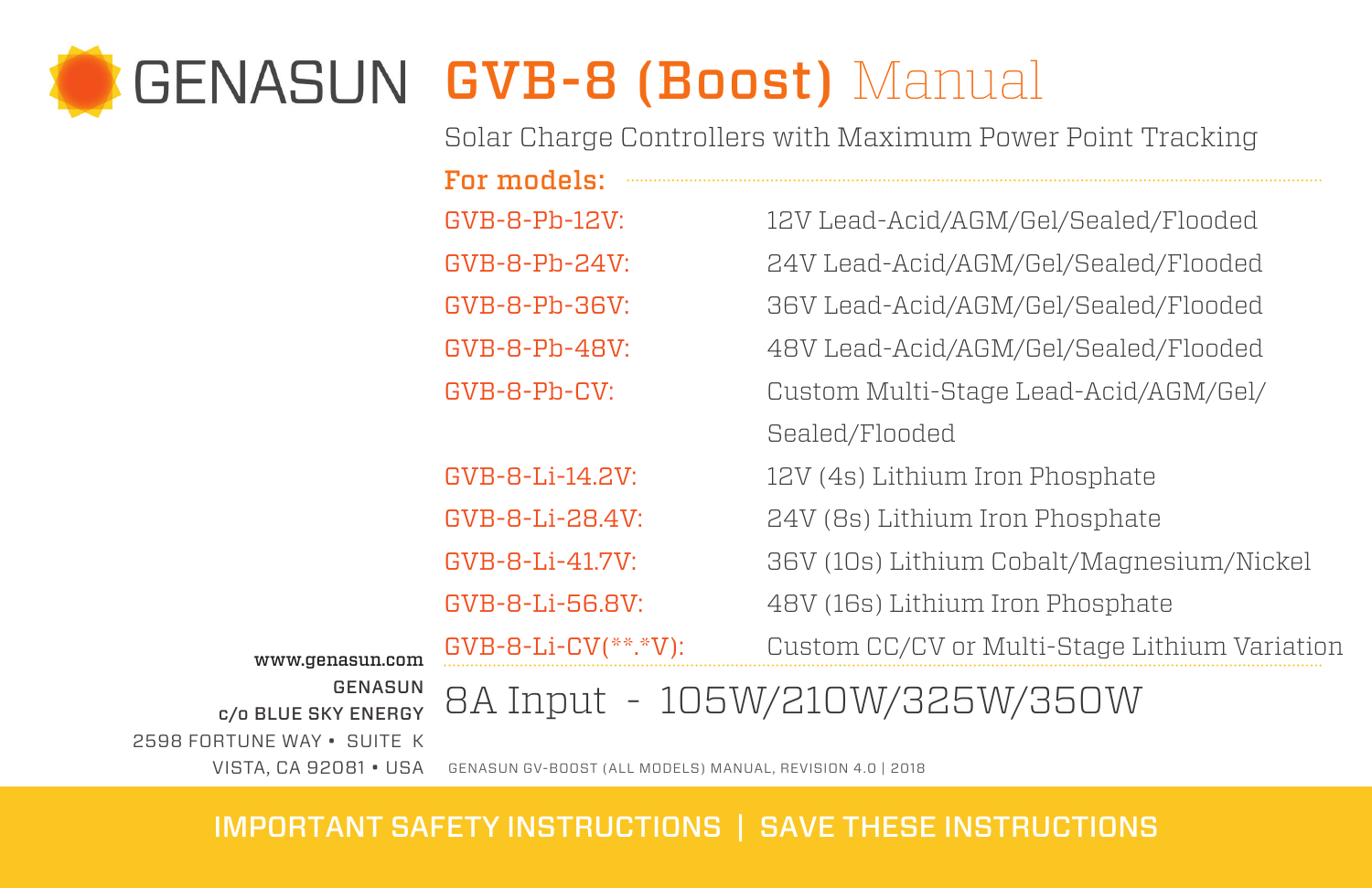# Safety Instructions:

This manual contains important instructions for the GV-Boost GVB-8-Pb and GVB-8-Li solar charge controllers that shall be followed during installation and maintenance. Various models of the GVB-8 are available to charge different battery types as follows:

- GVB-8-Pb-12V: 12V Lead-Acid/AGM/Gel/Sealed/Flooded
- GVB-8-Pb-24V: 24V Lead-Acid/AGM/Gel/Sealed/Flooded
- GVB-8-Pb-36V: 36V Lead-Acid/AGM/Gel/Sealed/Flooded
- GVB-8-Pb-48V: 48V Lead-Acid/AGM/Gel/Sealed/Flooded
- GVB-8-Li-14.2V: 12V (4s) Lithium Iron Phosphate
- **GVB-8-Li-28.4V:** 24V (8s) Lithium Iron Phosphate
- GVB-8-Li-41.7V: 36V (10s) Lithium Co/Mn/Ni
- 
- GVB-8-Li-56.8V: 48V (8s) Lithium Iron Phosphate
- **GVB-8-Pb-CV:** Custom Lead-Acid/AGM/Gel/Sealed/Flooded • GVB-8-Li-CV(\*\*.\*V): Custom CC-CV or Multi-Stage Li-ion

Consult your battery charging specifications to ensure that the GVB is compatible with your chosen batteries.

The GVB-8 includes 10A fast-acting ATO fuse rated for the maximum battery voltage.

WARNING: EXPLOSION HAZARD. DO NOT SERVICE, CONNECT, DISCONNECT, OR CHANGE FUSES UNLESS THE AREA IS FREE OF IGNITABLE CONCENTRATIONS. ATTENTION: RISQUE D'EXPLOSION. NE PAS RÉPARER, CONNECTER, DÉCONNECTER, OU REMPLACER LES FUSIBLES À MOINS QUE LA ZONE SOIT EXEMPTE DE CONCENTRATIONS INFLAMMABLES.

WARNING: REPLACE ONLY WITH THE SAME RATINGS AND TYPE OF FUSE. DISCONNECT ALL SOURCES OF SUPPLY BEFORE SERVICING. NON-ISOLATED. ONLY VERSIONS WITH VOLTAGE ABOVE 42.4V - WHEN A GROUND FAULT IS INDICATED, BATTERY TERMINALS AND CONNECTED CIRCUITS MAY BE UNGROUNDED AND HAZARDOUS. ATTENTION: REMPLACER SEULEMENT AVEC LE MÊME TYPE ET VALEUR NOMINALE DE FUSIBLE. DÉBRANCHER TOUTES LES SOURCES D'ALIMENTATION AVANT L'ENTRETIEN. PAS ISOLÉ. SEULES LES VERSIONS DE TENSION SUPÉRIEURES À 42,4V - LORSQU'UN DÉFAUT À LA TERRE EST INDIQUÉ, LES BORNES DE BATTERIE ET LES CIRCUITS CONNECTÉS PEUVENT ÊTRE N'EST PAS RELIÉE À LA TERRE ET DANGEREUX.

CAUTION for the GVB-8-Pb (Lead-Acid Versions Only): INTERNAL TEMPERATURE COMPENSATION. RISK OF FIRE, USE WITHIN 0.3 m (1 ft) of BATTERIES. Lead-acid batteries can create explosive gases. Short circuits can draw thousands of amps from a battery. Carefully read and follow all instructions supplied with the battery. DO NOT SHORT CIRCUIT the solar array when plugged into the controller.

DO NOT MEASURE SHORT CIRCUIT CURRENT of the array while connected to the controller. This may damage the controller, and such damage will not be covered under warranty. Grounding is not necessary for operation and is at the user's discretion. If the GVB-8 is to be used with a solar array electrically connected to earth ground, please note the following:

WARNING: THIS UNIT IS NOT PROVIDED WITH A GFDI DEVICE. Consult Article 690 of the National Electrical Code (or the standards in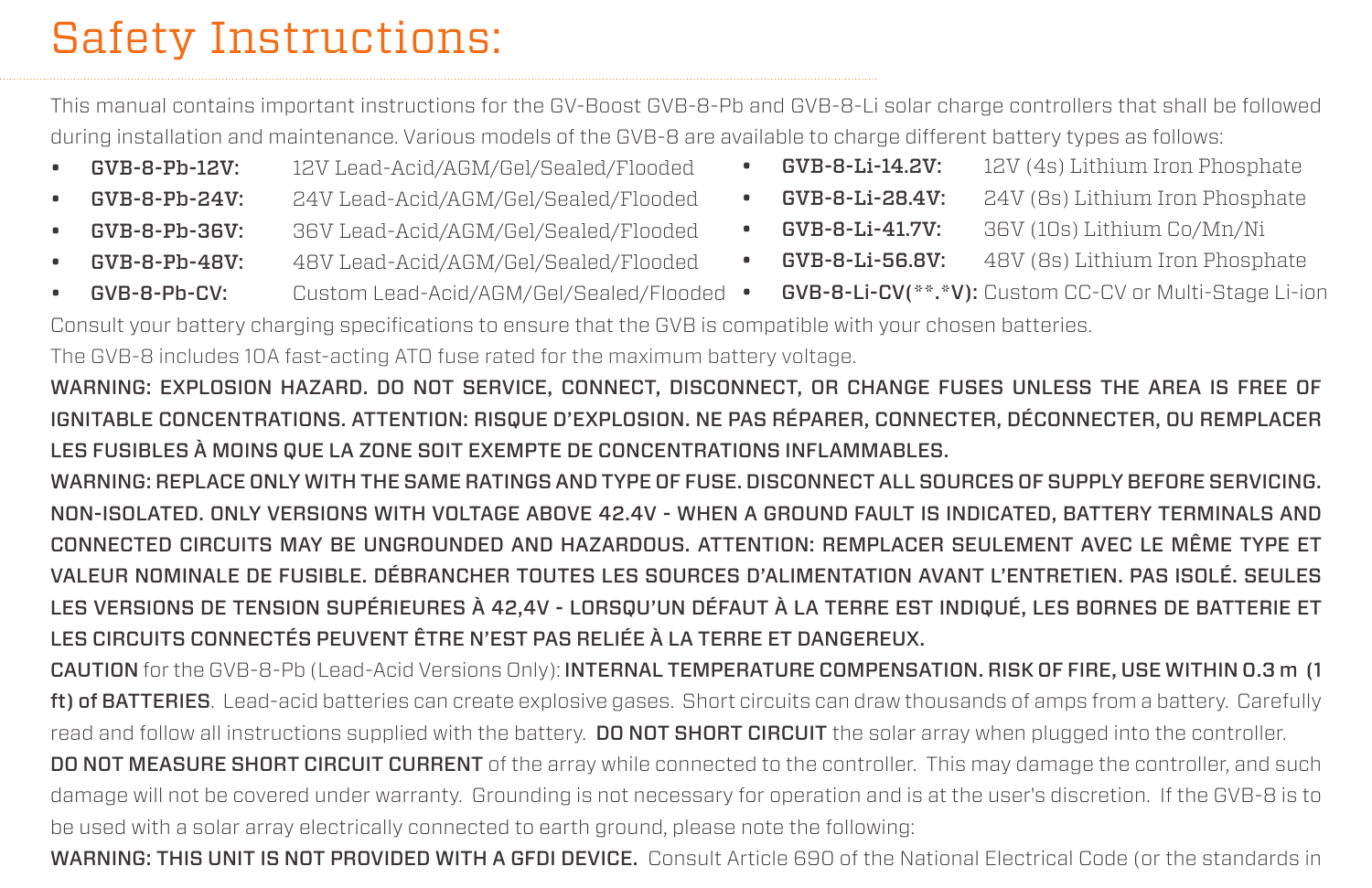#### force at the installation location) to determine whether a GFDI is necessary for your installation.

WARNING: THIS UNIT IS NOT PROVIDED WITH DISCONNECT DEVICES. Consult Article 690 of the National Electrical Code (or the standards in force at the installation location) to determine whether disconnect devices are necessary for your installation. LITHIUM WARNING: Use caution when working with lithium systems. Genasun Li controllers use the CC/CV charging profile indicated on the controller. CHECK the specifications of the battery pack to ensure that the CV voltage is correct. Further check that the power supplied by the solar array and Genasun controller is within the battery specified design limits. LITHIUM BMS WARNING: Genasun recommends using a lithium battery with a Battery Management System capable of disconnecting the solar charge controller in the event that any cell in the pack is outside of its rated temperature, current, or voltage range. Failure to do so may result in property damage, injury or death. Genasun highly recommends the use of a BMS with cell balancing. Cell balancing is mandatory for lithium iron phosphate. Use only 10-30 AWG (5.0 mm<sup>2</sup> max) copper conductors suitable for a minimum of 60 degrees C. If operation at high power or at high ambient temperatures is expected, wire with a higher temperature rating may be necessary. Recommended terminal block tightening torque: 7 in-lbs, 0.79 Nm.

## Product Certifications

|                                                                                     | <b>RECOGNIZED</b><br><b>COMPONENT</b>                                                |                                                                                                |                                                                                                                                              | <b>COMPLIANT</b>                                                                       |
|-------------------------------------------------------------------------------------|--------------------------------------------------------------------------------------|------------------------------------------------------------------------------------------------|----------------------------------------------------------------------------------------------------------------------------------------------|----------------------------------------------------------------------------------------|
| Safety<br>Conforms to:<br><b>UL STD 1741</b><br>Certified to:<br>CSA STD C22 2#1071 | HazLoc (C1D2)<br>Conforms to:<br>UL STD 121201<br>Certified to:<br>CSA STD C22 2#213 | EMC<br>Conforms to:<br>FN 61000-6-3:2007+A1:2011<br>FN 61000-6-2:2005<br>AS/NZS 61000-6-3:2012 | EMC<br>Conforms to:<br>FCC (CFR Title 47) Part 15 Radio frequency<br>Devices, Subpart B - Unintentional<br>Radiators. Tested for compliance. | <b>Restriction Hazardous Substances</b><br>Conforms to:<br>$\frac{1}{2}$ EN 50581:2012 |

# Inspection & Maintenance

Inspect the controller at least once per year to ensure proper performance.

- Check for animal or insect damage.
- Inspect for corrosion / water damage.
- Inspect the security of all connections.
- Ensure the solar array does not exceed the maximum input voltage.
- Repair and clean as necessary.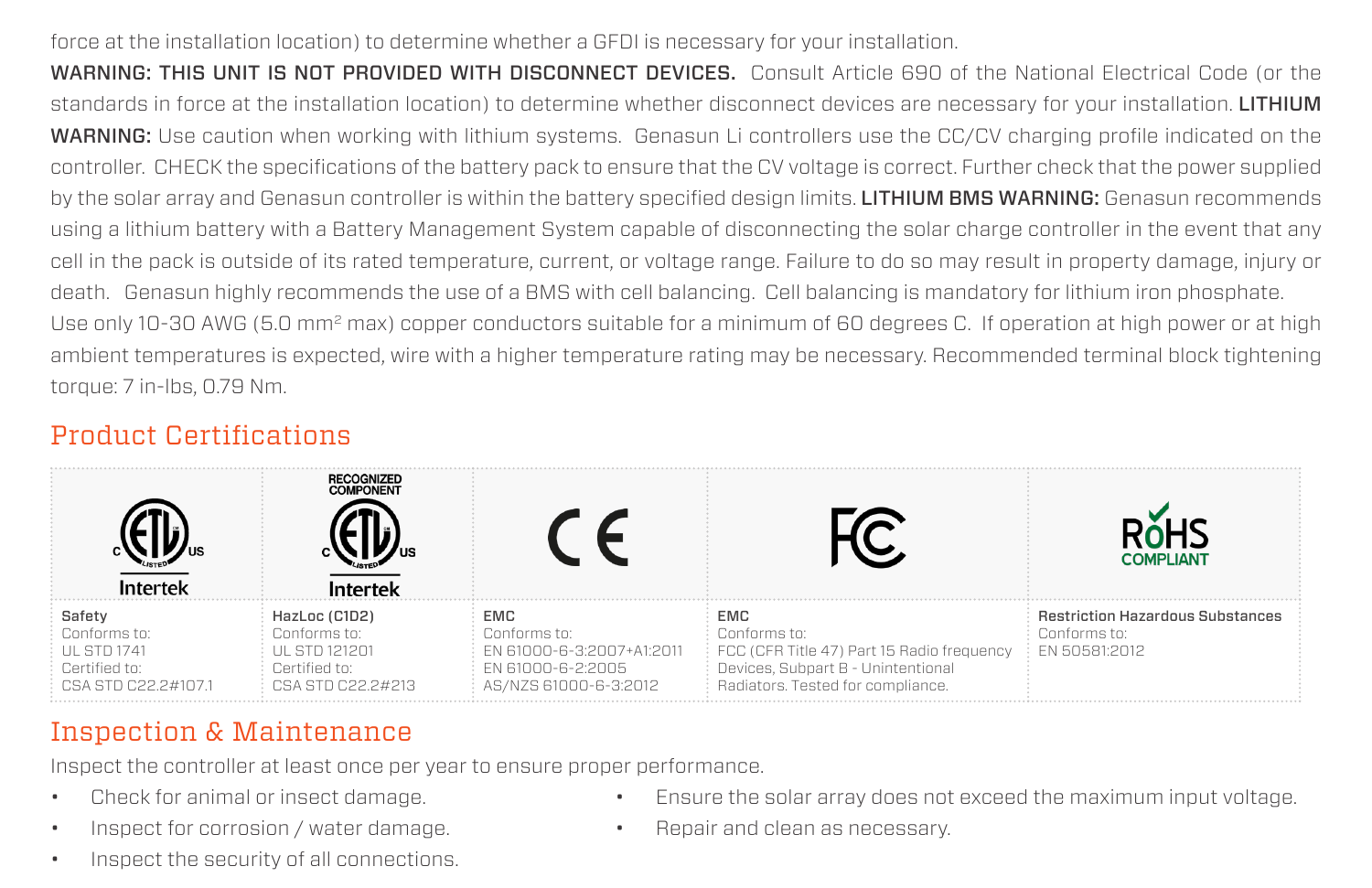# Installation & System Connections:

- Connections should be made according to Article 690 of the National Electrical Code (NFPA 70) or the standards in force at the installation location.
- Electrical connections may be made in any order; however the sequence below is recommended.

### **MOUNTING**

Mount the controller near your battery securely using the holes provided on the enclosure's flanges or with a means appropriate to the application.

- Mount near the battery (for lead-acid versions only, use within 0.3 m (1 ft) of batteries. See Caution, p.2).
- The GVB-8 can be mounted in any orientation on the floor or wall. We recommend a position in which all labels are clearly visible.
- Do not expose to water (PLEASE SEE MODEL GVB-WP FOR WATERPROOF VERSION).
- Do not mount in direct sunlight or near a source of heat.
- Allow adequate airflow around the controller to achieve maximum output capability.
- For versions above 42.4V, apply the sticker provided in the box on or adjacent to the battery.
- For outdoor use, the controller must be housed in an enclosure providing protection at least equivalent to NEMA Type 3.



Note: Do not install this controller in a Golf Cart. Genasun offers the GVB-WP for Golf Carts and other applications where water resistance is needed.

Note<sup>\*</sup>: The positive or negative battery cable must be protected by a fast-acting fuse or circuit breaker of 10A or less, rated for the maximum battery voltage and connected close to the battery terminal or power distribution block. This fuse will protect the wiring in the event of a short circuit or controller damage.

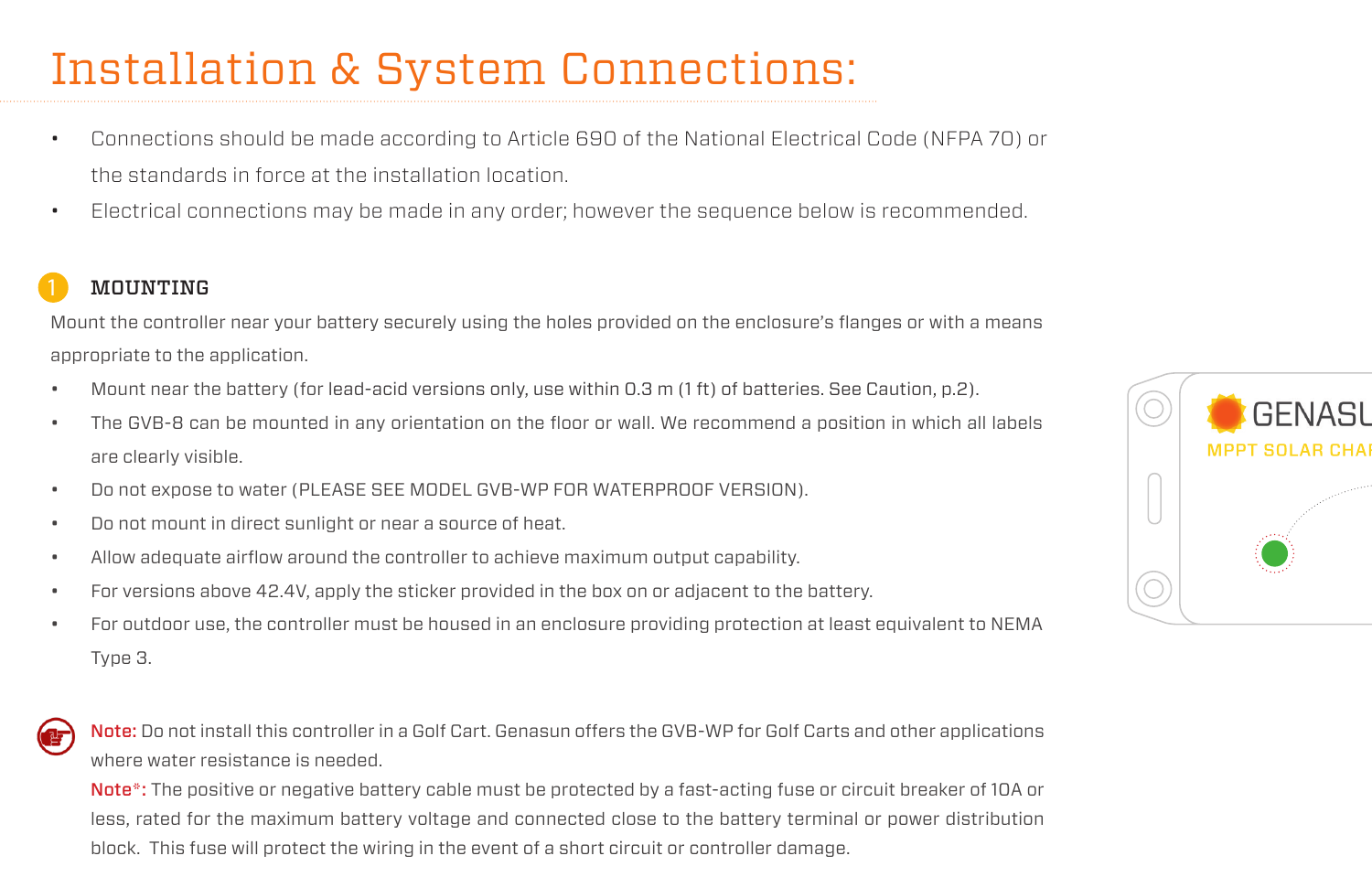

# CONNECTING THE SOLAR PANEL

Connect the solar panel to the +PANEL and –PANEL terminals. While connecting the battery first will not damage the GVB-8, we recommend connecting the panel first. This eliminates the risk of short-circuiting the panel while the GVB-8 is operating, which can cause damage.

- In most applications, the panel should be connected only to the GVB.
- The LED may blink red until a battery is connected.
- Do not use blocking diodes for single-panel installations. The GVB prevents reversecurrent flow.
- If multiple panels are being used in parallel, blocking diodes are recommended in series with each panel, unless the panel manufacturer recommends otherwise.
- Solar panel voltage rises in cold weather. Check that the solar panel open circuit voltage (Voc) will remain below the maximum input voltage of the GVB at the coldest possible expected temperature.
	- Note: In the GVB-8, the negative side of the battery is connected internally to the negative side of the solar panel.

### CONNECTING THE BATTERY

Connect the battery to the +BATT and –BATT terminals.

- A small spark while connecting the battery is ok.
- Any loads should be connected directly to the battery. The GVB does not provide protection against over-discharge.

CAUTION, RISK OF FIRE OR EXPLOSION: Do not make the final battery connection near lead-acid batteries that have recently been charging.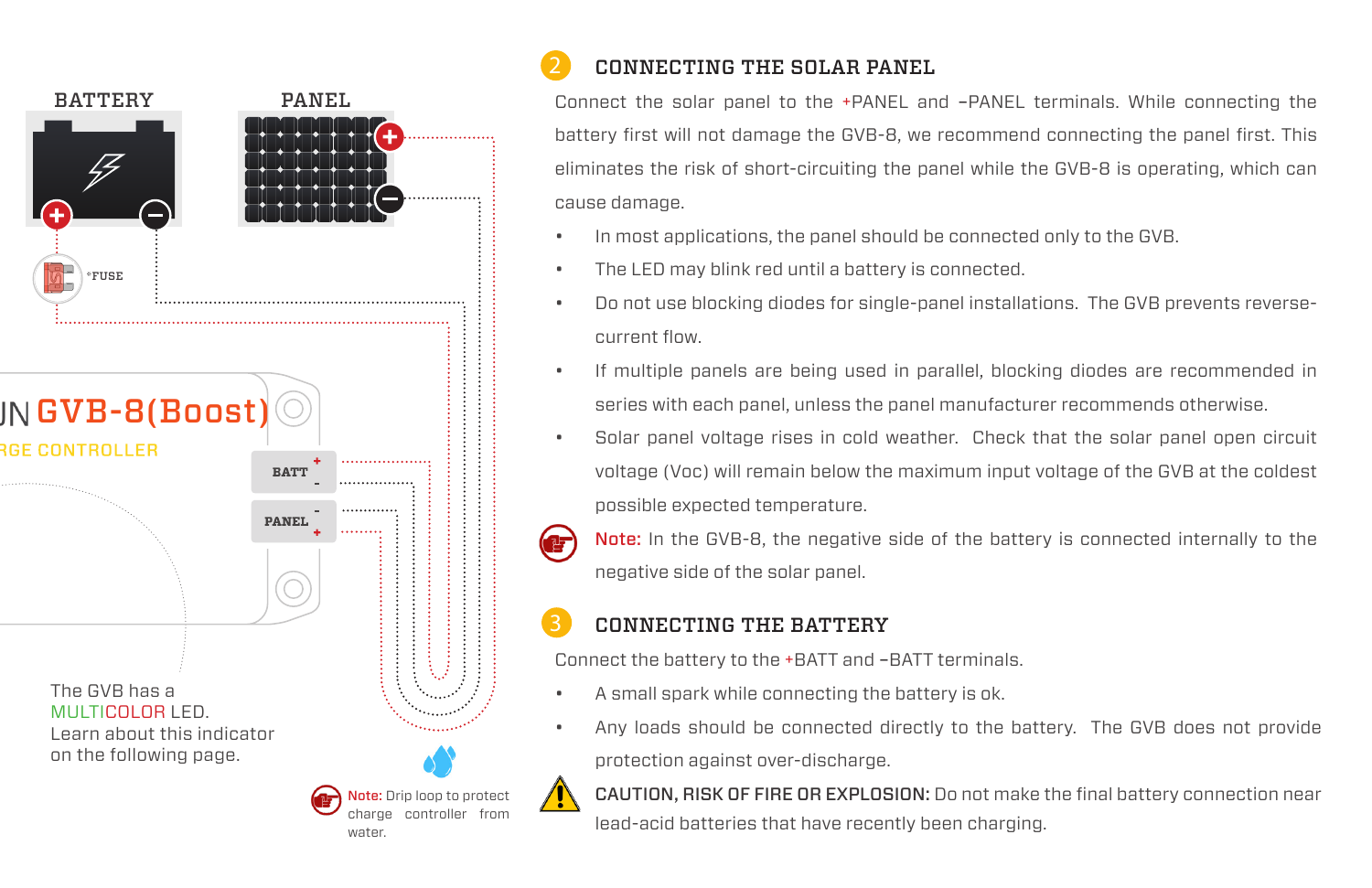# Status Indication:

#### The GVB has a MULTICOLOR LED

### LED RUN/CHARGE INDICATION

Standby: The battery is connected properly and ready to charge when solar panel power is available.

2 SEC. BETWEEN BLINKS

Charging (low current, input current less than ~3.5A): FAST & SHORT BLINKS

Charging (high current, input current more than ~3.5A):

LONGER, SLOWER BLINKS



Charging (current limit): charging at current limit. The GVB is overloaded and limiting input current. Check that the solar panel rating is within the GVB's input specifications.

LONG, THEN SHORT BLINKS



Battery Charged: The battery is in the absorption or float charging stage.

SOLID LED



#### LED ERROR INDICATION

Overheat: The controller's internal temperature is too high.

SETS OF 2 RED BLINKS.

Overload: The GVB has been overloaded.

This could be caused by changing the solar panel connections while the controller is operating.

SETS OF 3 RED BLINKS.

Battery voltage too low: The controller cannot begin charging due to low battery voltage. Charge the battery by some other means before use.

SETS OF 4 RED BLINKS

. . .

Battery voltage too high: Check that the correct GVB has been selected for the nominal system battery voltage. If the nominal battery voltage is correct, check the functioning of other chargers that may be connected to the system. This error can also be caused by a disconnected battery or blown fuse.

SETS OF 5 RED BLINKS.

Internal Error: Contact your dealer for assistance.

2 LONG BLINKS, FOLLOWED BY ANY NUMBER

OF SHORT BLINKS.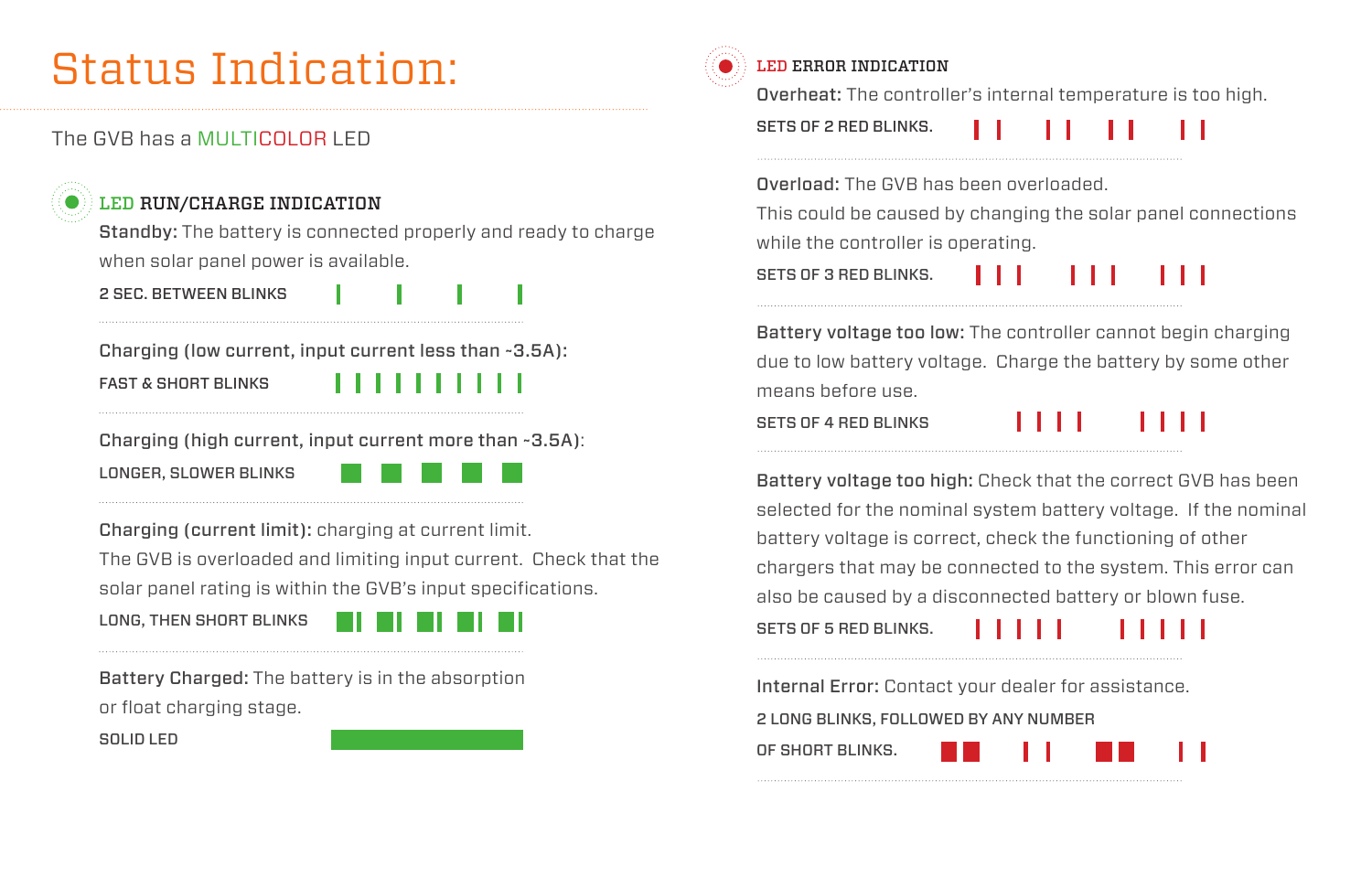#### Troubleshooting

If the LED Indicator will not light, or displays an indication not listed in this manual:

- Verify correct battery polarity;
- Check that there is a solid electrical connection to the battery;
- Check that battery voltage appears on the GVB-8 battery terminal screws;
- Check the GVB-8 terminal area for evidence of water or mechanical damage.



**Note: The most common causes of blown fuses are:**

Connecting the GVB-8 to the battery backwards;

• Shorting the solar panel input while the GVB-8 is charging. In this case,

there may be internal damage to the controller.

The GVB-8 will not operate without a battery. If the system appears to be overcharging or the GVB-8 will not begin charging, ensure that the solar panel is wired only to the GVB-8. If the GVB-8 does not appear to be charging, note that the GVB-8 waits up to one minute before trying to restart if is has shut down due to lack of power from the solar panel. If the LED indicator will not light with a battery connected, or blinks the over-battery-voltage error, check the fuse inside the GVB by removing the four screws on the bottom of the enclosure. If the fuse is blown, replace it with a 10A fast-acting ATO or ATC fuse rated for the maximum battery voltage. Automotive-style fuses are typically rated to 32V, and are suitable for the GVB-8-Pb-12V, GVB-8-Pb-24V, and lithium models with a CV voltage up to 31V (i.e., GVB-8-Li-31.0V. For the GVB-8-Pb-36V, GVB-8-Pb-48V, and higher-voltage lithium models, a fuse with a higher voltage rating is required. We recommend Littelfuse part number 142.6185.5102, rated to 58V. For more in-depth system troubleshooting, please visit the support area of our website: www.genasun.com/support/

# Specifications:

#### **GVB-8, All Models**

| Rated Panel (Input) Current:           | BA                                                                               |  |  |
|----------------------------------------|----------------------------------------------------------------------------------|--|--|
| Minimum Panel Voltage for Charging:    | 51                                                                               |  |  |
| Minimum Battery Voltage for Operation: | 9.5V                                                                             |  |  |
| Maximum Input Panel:                   | 60V                                                                              |  |  |
| Recommended Max Panel Voc at STC:      | 50V                                                                              |  |  |
| Input Voltage Range:                   | $0 - 60V$                                                                        |  |  |
| Maximum Input Short Circuit Current**: | $BA*$                                                                            |  |  |
| Maximum Input Current***:              | 15A                                                                              |  |  |
| <b>MPPT Tracking Speed:</b>            | 15Hz                                                                             |  |  |
| Operating Temperature:                 | $-40^{\circ}$ C – 85°C                                                           |  |  |
| Maximum Full Power Ambient:            | 70°C                                                                             |  |  |
| <b>Enviromental Protection:</b>        | IP40, Nickel-Plated Brass & Stainless Hardware                                   |  |  |
| Connection:                            | 4-position terminal block for 10-30AWG wire                                      |  |  |
| Certifications:                        | cETLus Safety (UL1741), Recognized Component cETLus HazLoc (C1D2), CE, FCC, RoHS |  |  |

\*Panel ratings have increased since we designed the GVB. Although we don't believe in changing specifications without a corresponding engineering change, based on both our customers' experiences over the years as well as t designed into the GVB, we feel comfortable recommending the GVB for panels with Imp up to 9A. \*\*Panel Isc. Maximum input power and maximum input voltage requirements must also be respected. \*\*\*Maximum current that the cont draw from an unlimited source. This specification is not intended for determining PV input.